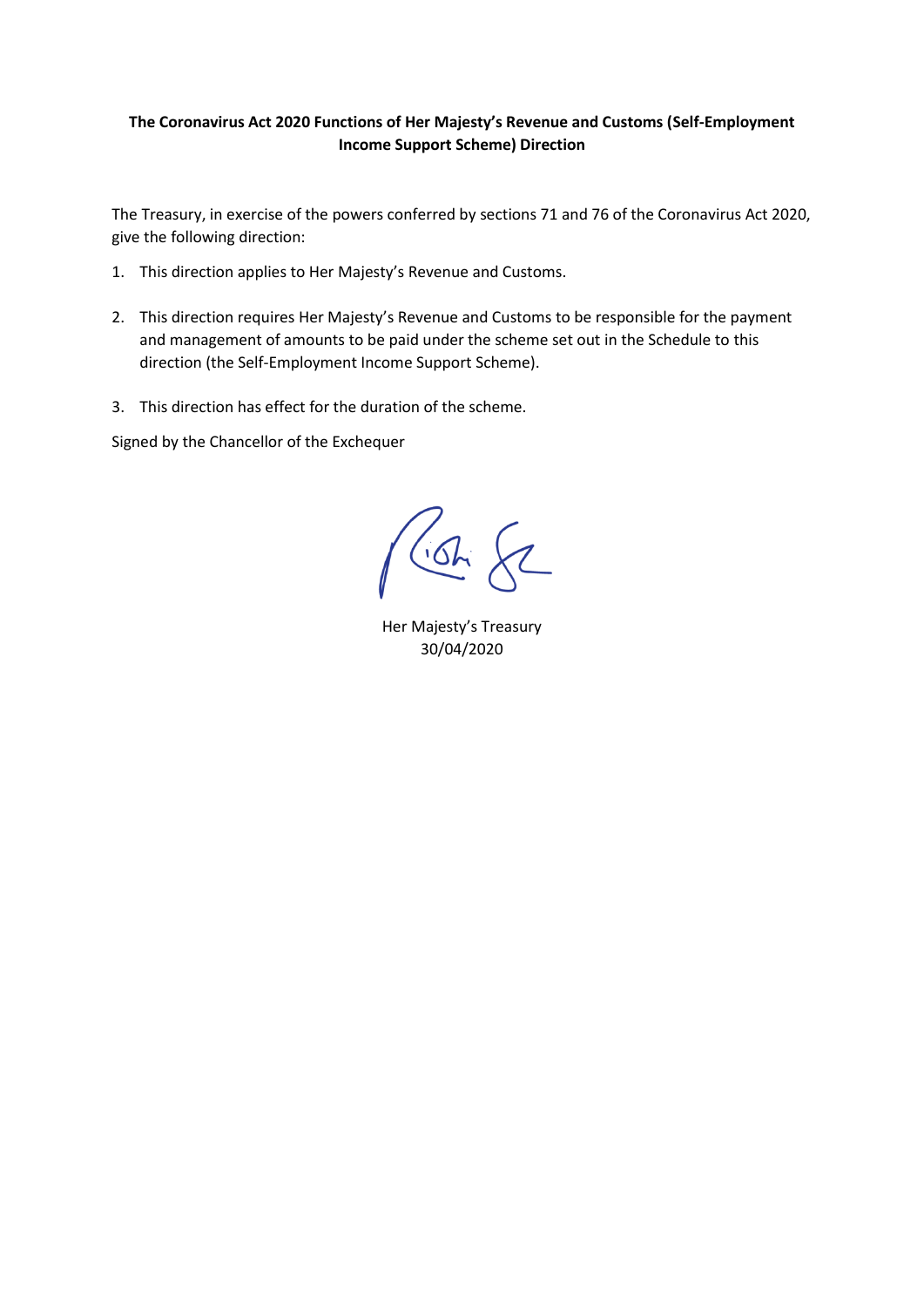# **SCHEDULE**

## **THE SELF-EMPLOYMENT INCOME SUPPORT SCHEME**

## *Introduction*

1. This Schedule sets out a scheme to be known as the Self-Employment Income Support Scheme ("SEISS").

## *Purpose of scheme*

2. The purpose of SEISS is to provide for payments to be made to persons carrying on a trade the business of which has been adversely affected by the health, social and economic emergency in the United Kingdom resulting from coronavirus and coronavirus disease.

#### *Claims*

3.1 A claim for a payment under SEISS must be made in such form and manner and contain such information as HMRC may require at any time (whether before or after payment of the claim) to establish entitlement to payment under SEISS.

3.2 A claim must be made by a qualifying person.

3.3 A claim may only be made in relation to a trade the business of which has been adversely affected by coronavirus or coronavirus disease.

3.4 No claim may be made if it is abusive or is otherwise contrary to the exceptional purpose of SEISS.

# *Qualifying person*

- 4.1 A person is a qualifying person if the following conditions are met.
- 4.2 The person must-
	- (a) carry on a trade the business of which has been adversely affected by reason of circumstances arising as a result of coronavirus or coronavirus disease,
	- (b) have delivered a tax return for a relevant tax year on or before 23 April 2020,
	- (c) have carried on a trade in the tax years 2018-19 and 2019-20,
	- (d) intend to continue to carry on a trade in the tax year 2020-21,
	- (e) if that person is a non-UK resident or has made a claim under section 809B of ITA 2007 (claim for remittance basis to apply), certify that the person's trading profits are equal to or more than the person's relevant income for any relevant tax year or years,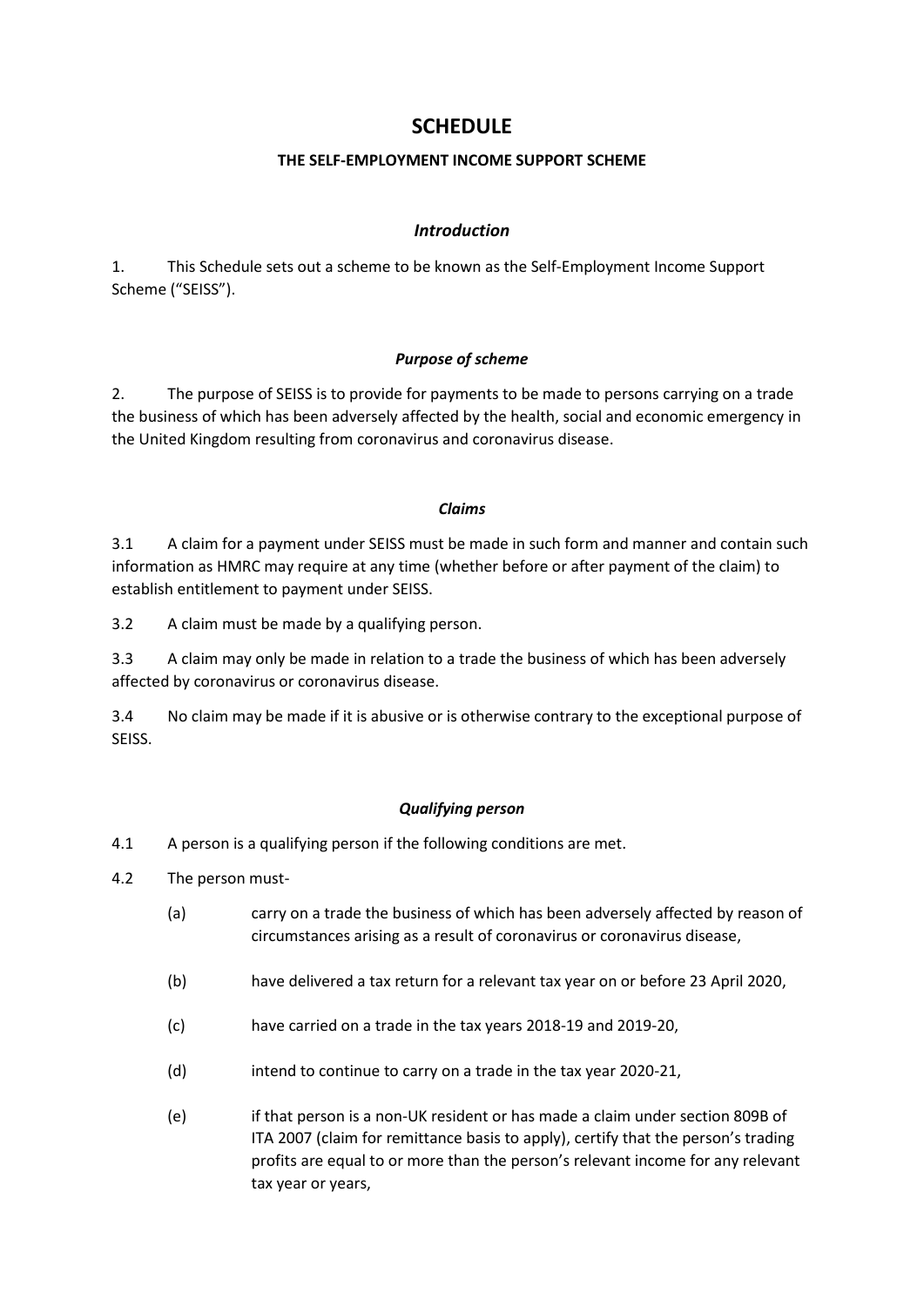- (f) be an individual, and
- (g) meet the profits condition.

4.3 In paragraph 4.2, "relevant tax year" means all or any of the tax years 2016-17, 2017-18 and 2018-19, as the case may be, for which a person's trading profit and relevant income must be determined for the purposes of SEISS.

## *The profits condition*

- 5.1 The profits condition is met if-
	- (a) where the person is not subject to the loan charge, the person meets condition A, B or C, or
	- (b) where the person is subject to the loan charge, the person meets condition D or E.
- 5.2 Condition A is met if-
	- (a) the person's trading profits of the tax year 2018-19 were £50,000 or less but were more than nil, and
	- (b) those profits are equal to or more than the person's relevant income in that tax year.
- 5.3 Condition B is met if-
	- (a) the person carried on a trade in the tax years 2016-17, 2017-18 and 2018-19,
	- (b) the average amount of the person's trading profits of those tax years was £50,000 or less but was more than nil, and
	- (c) the sum of those profits is equal to or more than the sum of the person's relevant income for those tax years.
- 5.4 Condition C is met if-
	- (a) the person carried on a trade in the tax years 2017-18 and 2018-19 but did not carry on a trade in the tax year 2016-17,
	- (b) the average amount of the person's trading profits of the tax years 2017-18 and 2018-19 was £50,000 or less but was more than nil, and
	- (c) the sum of those profits is equal to or more than the sum of the person's relevant income for those tax years.
- 5.5 Condition D is met if-
	- (a) the person carried on a trade in the tax years 2016-17 and 2017-18,
	- (b) the average amount of the person's trading profits of those tax years was £50,000 or less but was more than nil, and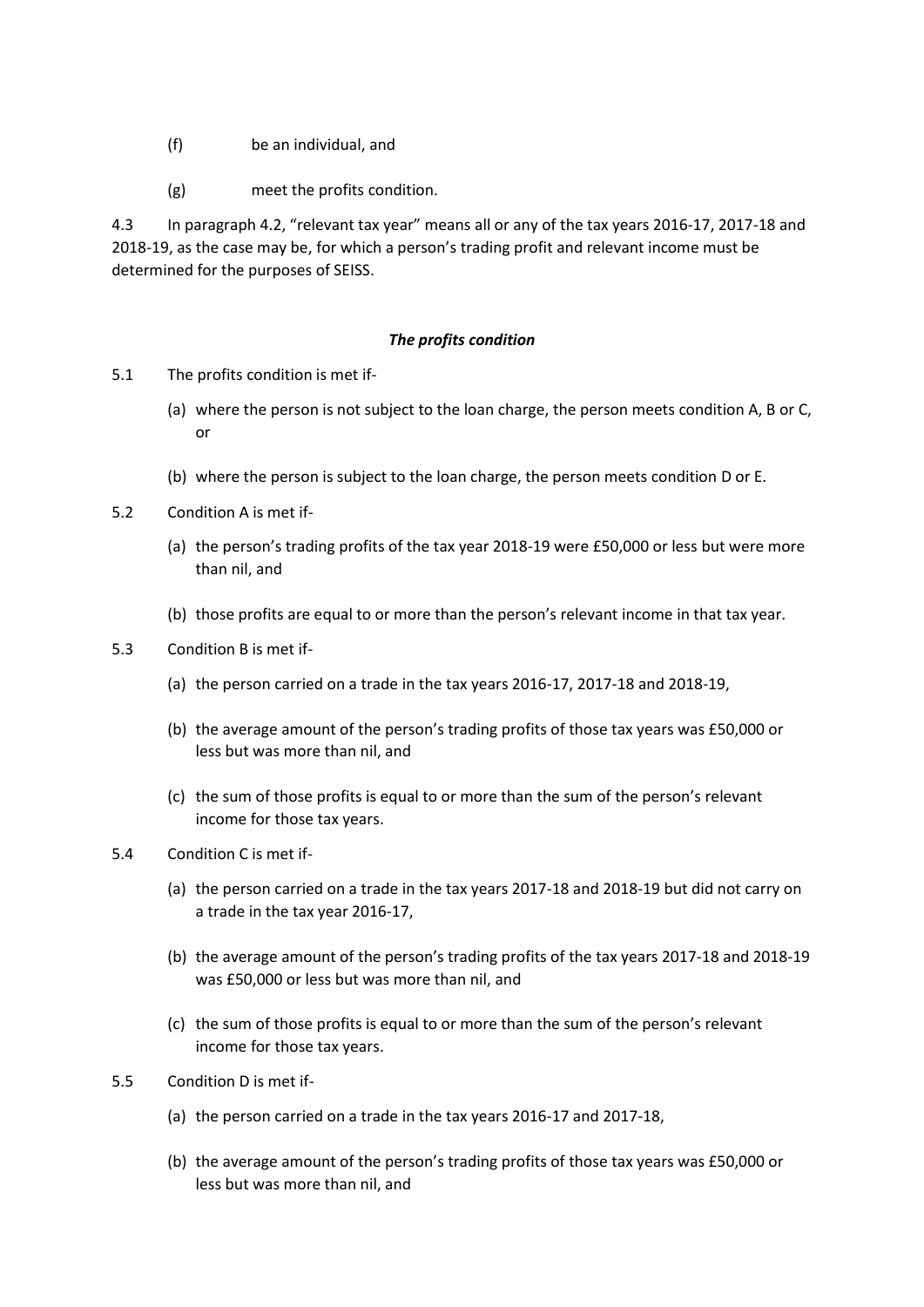- (c) the sum of those profits is equal to or more than the sum of the person's relevant income for those tax years.
- 5.6 Condition E is met if-
	- (a) the person did not carry on a trade in the tax year 2016-17,
	- (b) the person's trading profits of the tax year 2017-18 were £50,000 or less but were more than nil, and
	- (c) those profits are equal to or more than the person's relevant income for that tax year.

#### *SEISS payment*

- 6.1 The amount of the SEISS payment is the lower of-
	- (a) £7,500, and
	- (b)  $3 \times (\frac{TP}{12})$  $\frac{11}{12} \times 80\%$ ).
- 6.2 In paragraph 6.1, TP is–
	- (a) except where the person is subject to the loan charge, determined by the first to apply of the following paragraphs-
		- (i) if the person carried on a trade in the tax years 2016-17, 2017-18 and 2018- 19, the average trading profits of those tax years,
		- (ii) if the person did not carry on a trade in the tax year 2016-17, the average trading profits of the tax years 2017-18 and 2018-19, and
		- (iii) if the person did not carry on a trade in the tax year 2017-18, the trading profits of the tax year 2018-19, or
	- (b) where the person is subject to the loan charge, the average trading profits of the tax years 2016-17 and 2017-18 or, if the person did not carry on a trade in the tax year 2016-17, the trading profits of the tax year 2017-18.

#### *Trading profits*

7.1 For the purposes of SEISS, the amount of trading profits for a tax year is equal to-

 $TIC - TL$ 

where-

TIC is, subject to paragraph 7.2, the amount of the trading income component of total income at Step 1 of section 23 of ITA 2007 (the calculation of income tax liability) for that year, and

TL is the amount of any trading loss in that year.

7.2 Where an averaging claim has been made under Chapter 16 of Part 2 of ITTOIA 2005 (averaging profits of farmers and creative artists), the trading income component of total income of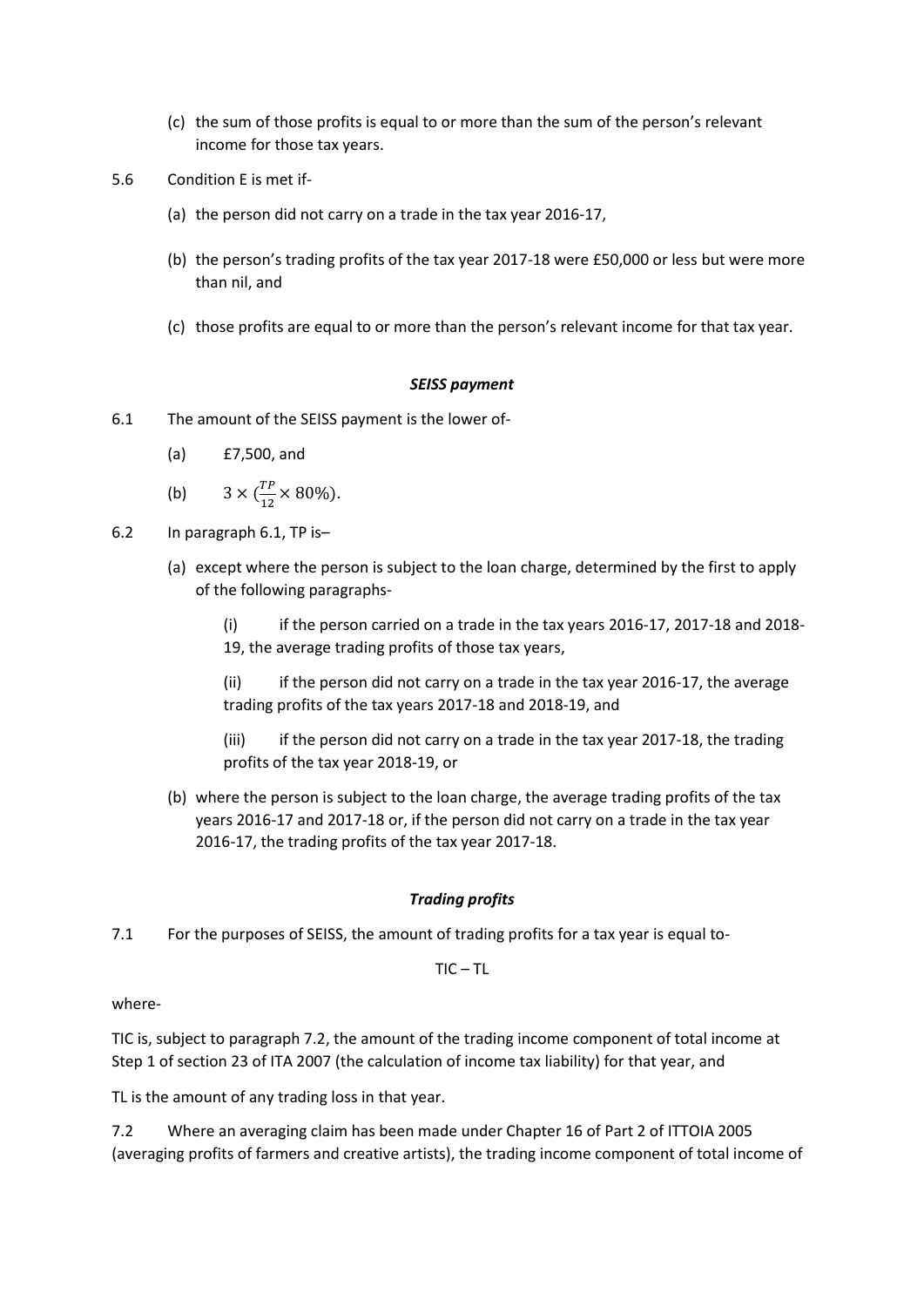the tax years to which the claim relates is taken as the trading income before any adjustment is made in accordance with section 223 of that Act (adjustment of profits).

# *Relevant income*

8.1 For the purposes of SEISS, the amount of relevant income for a tax year is equal to-

 $TI + OL - TIC$ 

where-

TI is, subject to paragraph 8.2, the amount of total income for that year,

OI is the amount of overseas income for that year where the person making a claim is a non-UK resident for that year or has made a claim under section 809B of ITA 2007 (claim for remittance basis to apply), and

TIC has the same meaning as in paragraph 7.

8.2 Where an averaging claim has been made under Chapter 16 of Part 2 of ITTOIA 2005 (averaging profits of farmers and creative artists), the total income of the tax years to which the claim relates is taken as the total income before any adjustment is made in accordance with section 223 of that Act.

- 8.3 For the purposes of paragraph 8.1-
	- (a) "overseas income" for a tax year is any amount of income which is not charged to income tax in the United Kingdom that is substantially similar to an amount of income that would be chargeable to income tax in the United Kingdom if it arose in the United Kingdom, and
	- (b) whether overseas income is "for" a tax year must be determined on a just and reasonable basis.

# *Loan charge cases*

- 9. For the purposes of SEISS, a person is subject to the loan charge if-
	- (a) on 26 March 2020 the person is chargeable to income tax on any amount by reason of Schedule 11 or 12 to the Finance (No. 2) Act 2017 (loan charge) as enacted as at that date, or
	- (b) the person would be so chargeable but for entering into a contract settlement on or after 20 December 2019.

# *Contract settlements and amendments to tax returns*

10. For the purposes of SEISS, amounts of trading profits and relevant income are determined by reference to a person's tax returns as at 23 April 2020 but no account will be taken of any amendment made to a tax return on or after 6pm on 26 March 2020 or any contract settlement.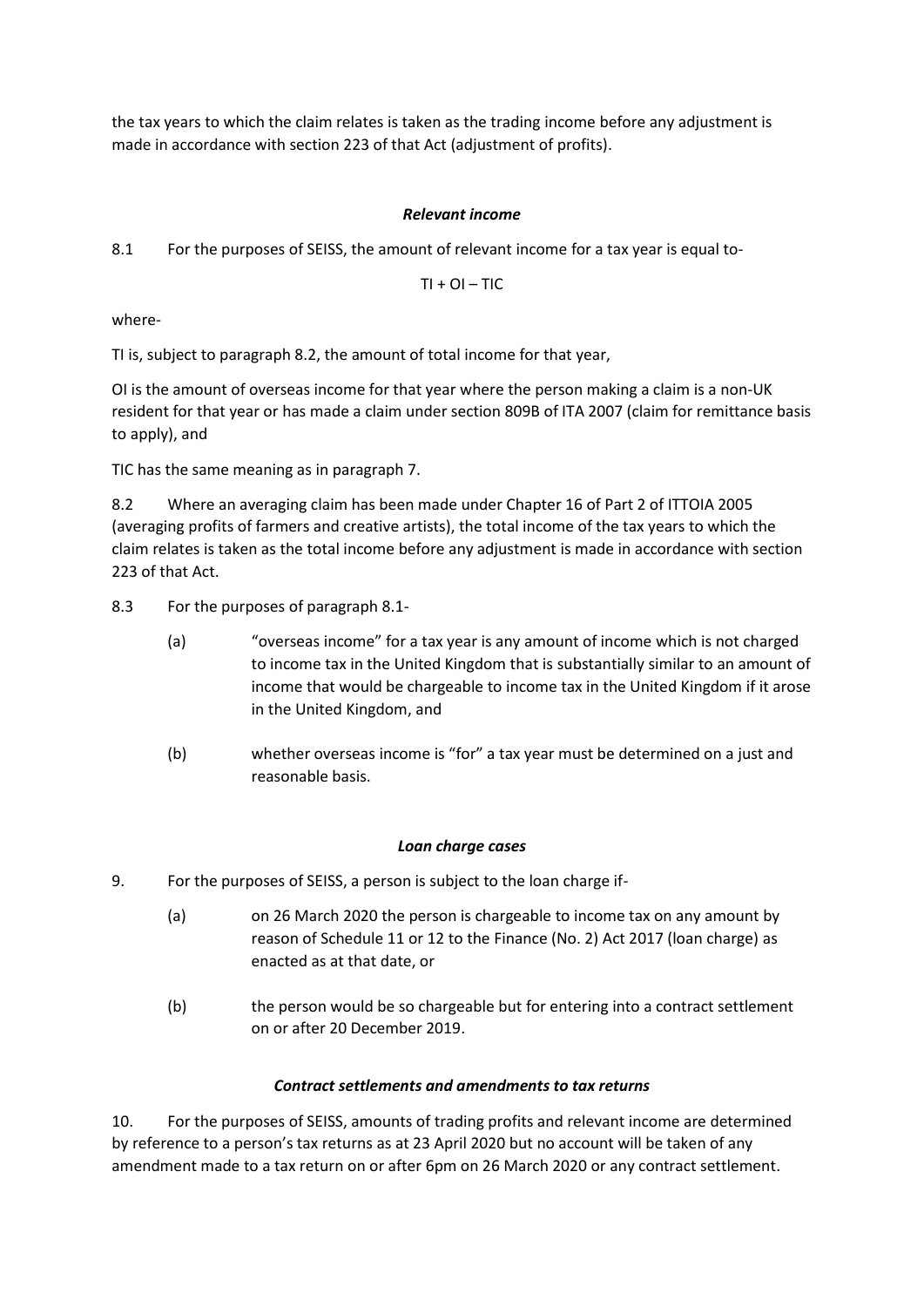## *Entitlement under other schemes*

11. Entitlement to a payment under SEISS is without prejudice to any entitlement to a payment under any similar scheme arising from a direction under section 76 of the Coronavirus Act 2020.

### *HMRC's accounts*

12. SEISS payments made by HMRC must be shown in HMRC's consolidated accounts produced for the purposes of section 6(4) of the Government Resources and Accounts Act 2000 and section 2 of the Exchequer and Audit Departments Act 1921 for the year ending on 31 March 2021.

## *Interpretation*

# 13. In this scheme-

"contract settlement" has the meaning given by paragraph 8(7) of Schedule 1AB to TMA 1970;

"HMRC" means Her Majesty's Revenue and Customs;

"ITA 2007" means the Income Tax Act 2007;

"ITTOIA 2005" means the Income Tax (Trading and Other Income) Act 2005;

"non-UK resident" has the meaning given in section 989 of ITA 2007;

"overseas income" has the meaning given by paragraph 8.3;

"relevant income" has the meaning given by paragraph 8;

"SEISS" means the Self-Employment Income Support Scheme;

"TMA 1970" means the Taxes Management Act 1970;

"tax return" means a return of income and capital delivered to HMRC under section 8 of TMA 1970 (personal return);

"tax year" has the meaning given by section 4(2) of ITA 2007 (income tax an annual tax);

"the tax year 2018-19" (and any corresponding expression in which two years are similarly mentioned) has the meaning given by section 4(4) of ITA 2007;

"total income" has the meaning given by section 989 of ITA 2007;